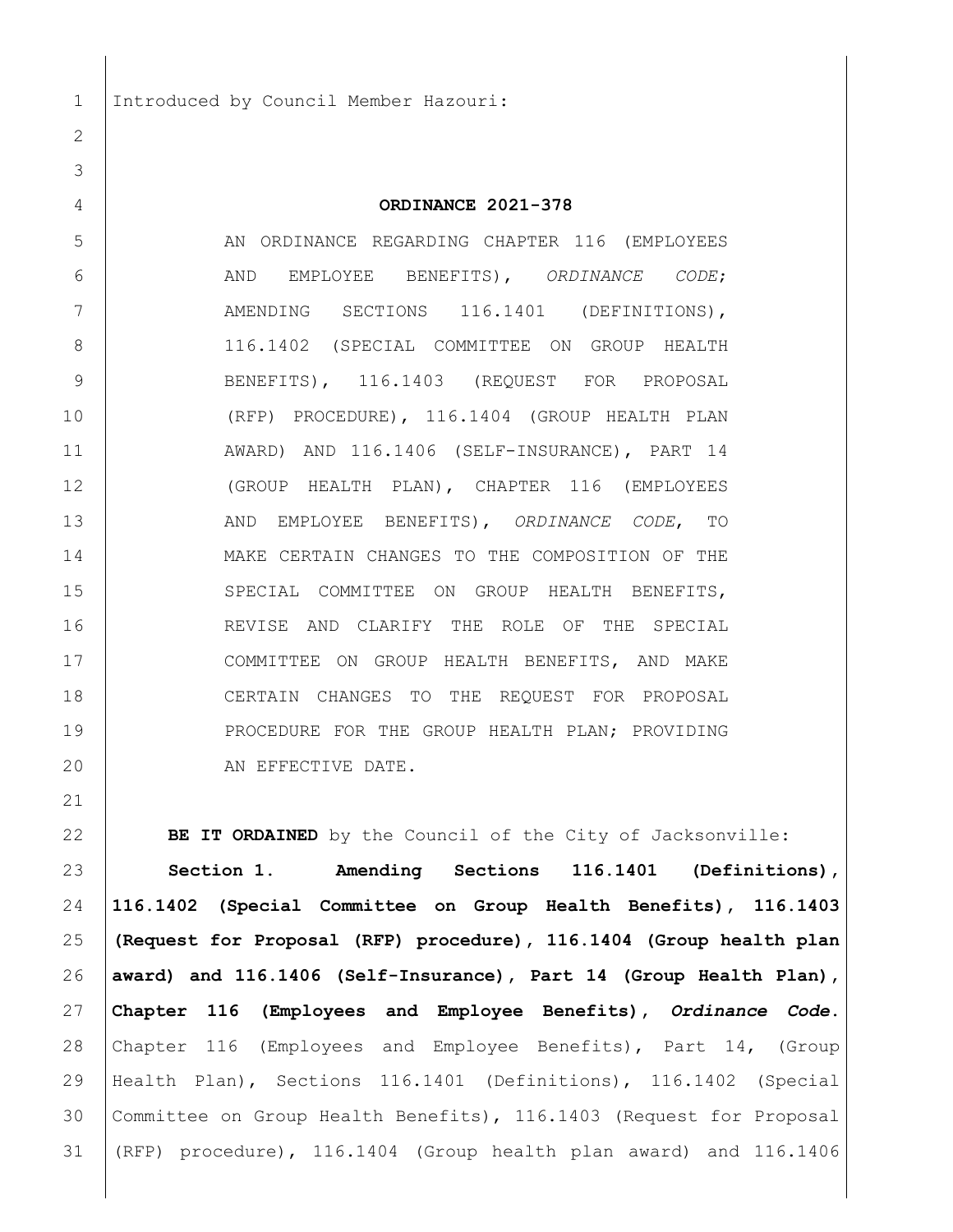$- 2 -$ 1 (Self-Insurance) are hereby amended to read as follows: 2 **Chapter 116 - EMPLOYEES AND EMPLOYEE BENEFITS** 3 **\* \* \*** 4 **PART 14. – GROUP HEALTH PLAN** 5 **Sec. 116.1401. – Definitions.**  6 Group Health Carrier/Vendor shall mean (i) thean insurance 7 company that provides fully insured group health insurance plans to 8 the City's employees and retirees or (ii) a plan administrator that 9 administers group health insurance benefits through a self-10 | insurance arrangement. 11 Group Health Plan shall mean the description of the various 12 group health insurance benefits and options offered to City 13 employees and retirees by a Group Health Carrier Vendorto include 14 **lists of health services and health care providers along with** 15 applicable rate schedules. 16 **Sec. 116.1402. – Special Committee on Group Health Benefits.** 17 Pursuant to Chapter 33, Part 3, Ordinance Code, the 18 Compensation and Benefits Division of the Employee Services is 19 responsible for ensuring the efficient and effective procurement of 20 health and life insurance for the benefit of the City and its 21 employees and retirees. To share information with plan participants 22 about benefits and options included in the Group Health Plan, the 23 Compensation and Benefits Division shall meet semiannually There is 24 established thewith a Special Committee on Group Health Benefits 25 which shall be composed of the following: 26 (a) The Director of Employee Services, or his/her designee; 27 (b) The Director of Finance and Administration, or his/her 28 designee; 29  $(a+(a)+(c))$  One Council Member, appointed by the Council President; 30  $\leftarrow$   $\leftarrow$   $\leftarrow$   $\leftarrow$   $\leftarrow$   $\leftarrow$   $\leftarrow$   $\leftarrow$   $\leftarrow$   $\leftarrow$   $\leftarrow$   $\leftarrow$   $\leftarrow$   $\leftarrow$   $\leftarrow$   $\leftarrow$   $\leftarrow$   $\leftarrow$   $\leftarrow$   $\leftarrow$   $\leftarrow$   $\leftarrow$   $\leftarrow$   $\leftarrow$   $\leftarrow$   $\leftarrow$   $\leftarrow$   $\leftarrow$   $\leftarrow$   $\leftarrow$   $\leftarrow$   $\leftarrow$   $\leftarrow$   $\leftarrow$   $\leftarrow$   $\leftarrow$   $\$ 31 (c)Representatives from the following groups, appointed by the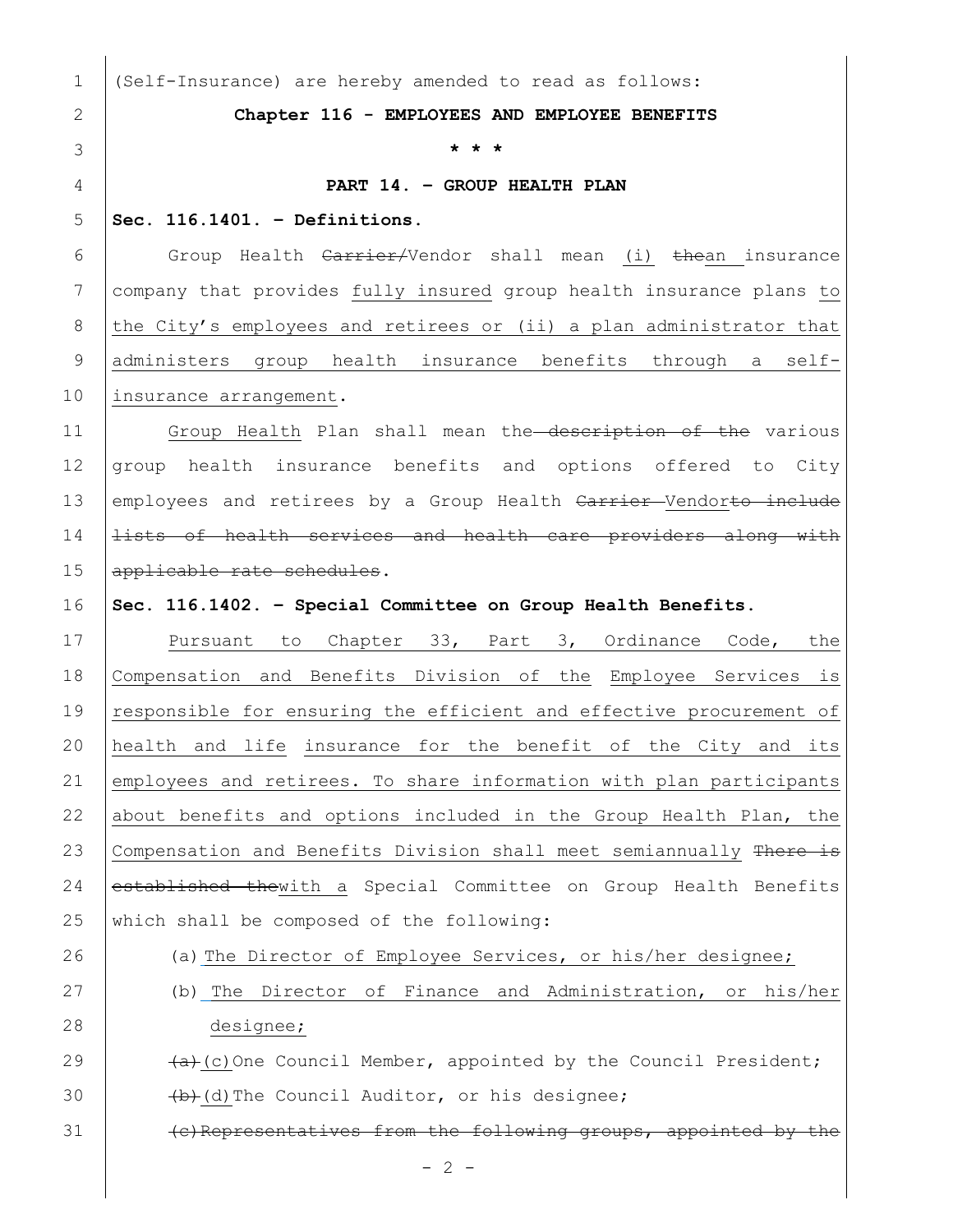| 1  | Mayor:                                                                           |  |  |  |  |  |  |  |  |  |
|----|----------------------------------------------------------------------------------|--|--|--|--|--|--|--|--|--|
| 2  | member from<br>each employee<br>collective<br>$\left(\frac{1}{2}\right)$ (e) One |  |  |  |  |  |  |  |  |  |
| 3  | bargaining unit as designated by the respective                                  |  |  |  |  |  |  |  |  |  |
| 4  | unions;                                                                          |  |  |  |  |  |  |  |  |  |
| 5  | $(2)$ (f) One City retiree actively participating in the                         |  |  |  |  |  |  |  |  |  |
| 6  | Group Health Plan as designated by Employee Services;                            |  |  |  |  |  |  |  |  |  |
| 7  | (3) One "exempt" status employee; and                                            |  |  |  |  |  |  |  |  |  |
| 8  | representatives from the<br>$(4)$ Two<br><del>Finance</del>                      |  |  |  |  |  |  |  |  |  |
| 9  | Administration Department (one representative shall be                           |  |  |  |  |  |  |  |  |  |
| 10 | of the committee and one shall be the vice<br><del>the chair</del>               |  |  |  |  |  |  |  |  |  |
| 11 | chair of the committee, as designated by the Mayor).                             |  |  |  |  |  |  |  |  |  |
| 12 | The Special Committee on Group Health Benefits shall (i) have                    |  |  |  |  |  |  |  |  |  |
| 13 | at least 30 days to review the Request for Proposal for group                    |  |  |  |  |  |  |  |  |  |
| 14 | health benefits and the Special Committee on Group Health                        |  |  |  |  |  |  |  |  |  |
| 15 | Benefits will recommend to the Mayor any changes to the                          |  |  |  |  |  |  |  |  |  |
| 16 | Request for Proposal that would improve the proposal, as                         |  |  |  |  |  |  |  |  |  |
| 17 | provided by Section 116.1403, and (ii) have up to 15 days to                     |  |  |  |  |  |  |  |  |  |
| 18 | proposals received in response to the Request<br>review-                         |  |  |  |  |  |  |  |  |  |
| 19 | and make recommendations on the proposals that<br><del>Proposal</del>            |  |  |  |  |  |  |  |  |  |
| 20 | criteria outlined in the Request for Proposal<br>the.<br><del>-and</del><br>meet |  |  |  |  |  |  |  |  |  |
| 21 | group health needs of the employees and retirees,<br>as                          |  |  |  |  |  |  |  |  |  |
| 22 | provided by Section 116.1404.                                                    |  |  |  |  |  |  |  |  |  |
| 23 | The Special Committee on Group Health Benefits shall convene                     |  |  |  |  |  |  |  |  |  |
| 24 | only for the purpose of receiving a semiannual update from                       |  |  |  |  |  |  |  |  |  |
| 25 | the Employee Services Department on the status and projection                    |  |  |  |  |  |  |  |  |  |
| 26 | the Group Health Plan. The Special Committee on Group<br>of                      |  |  |  |  |  |  |  |  |  |
| 27 | Health Benefits shall not make any recommendations, provide                      |  |  |  |  |  |  |  |  |  |
| 28 | advice, vote, nor engage in any decision-making regarding the                    |  |  |  |  |  |  |  |  |  |
| 29 | Group Health Plan. Individual committee members are permitted                    |  |  |  |  |  |  |  |  |  |
| 30 | to express their individual input regarding the Group Health                     |  |  |  |  |  |  |  |  |  |
| 31 | Employee<br>Services Department.<br>the<br>The Employee<br>Plan<br>to            |  |  |  |  |  |  |  |  |  |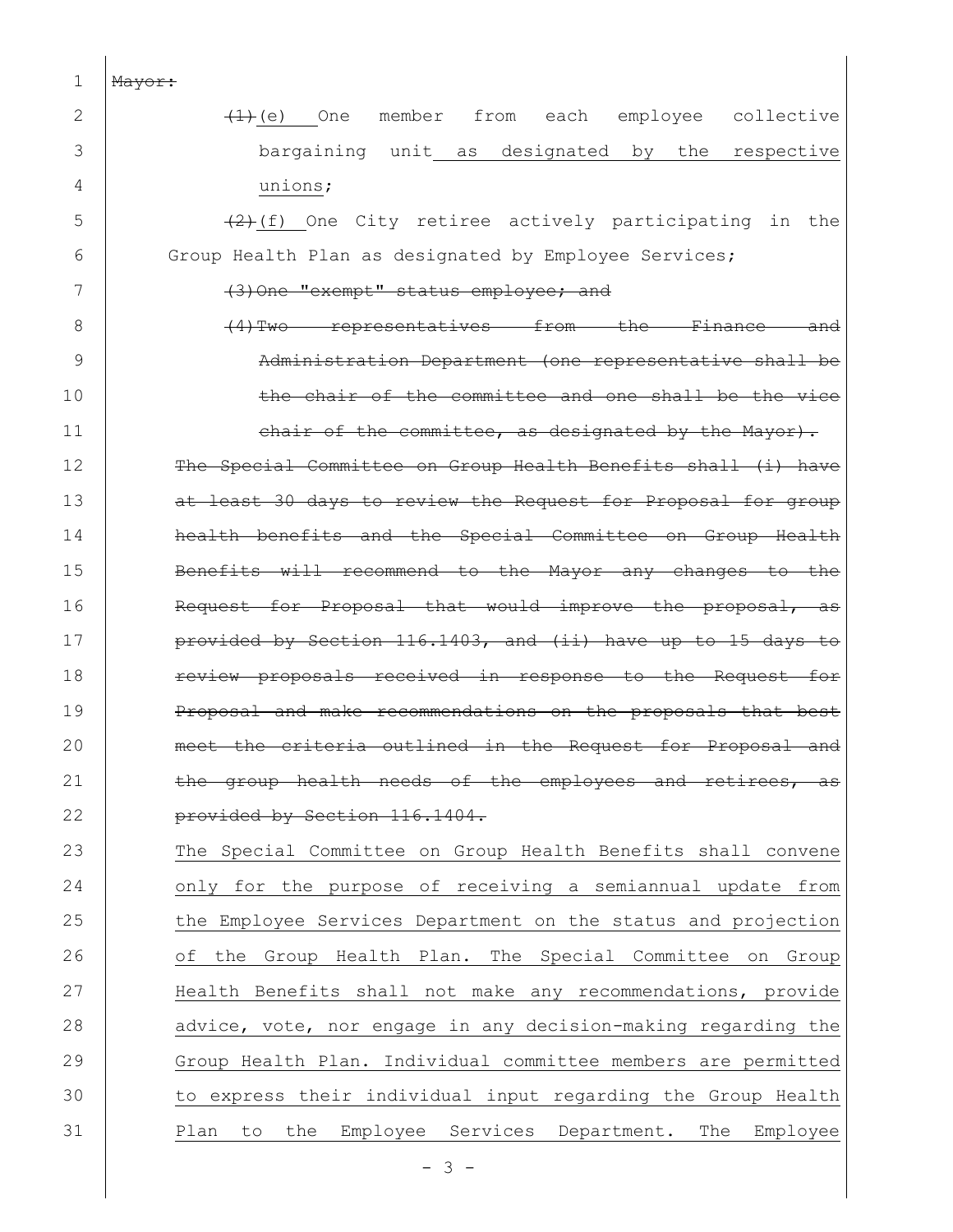| $\mathbf 1$  | Services Department will keep the committee informed of major       |
|--------------|---------------------------------------------------------------------|
| $\mathbf{2}$ | developments to the Group Health Plan for informational             |
| 3            | purposes only. It is the intent of the City of Jacksonville         |
| 4            | that the Special Committee on Group Health Benefits only            |
| 5            | engage in informational-gathering activities and duties, and        |
| 6            | shall not be considered a board or commission for purposes of       |
| 7            | Florida's Open Meetings Law.                                        |
| 8            | Sec. 116.1403. - Request for Proposal (RFP) procedure.              |
| 9            | At least one time every five years, beginning with the plan         |
| 10           | Group Health Plan that will become effective in calendar year 2004, |
| 11           | the Finance and AdministrationEmployee Services Department shall    |
| 12           | develop an Request for Proposals for a Group Health Vendor and      |
| 13           | shall:                                                              |
| 14           | (a) File the draft Request for Proposal with the Council            |
| 15           | Secretary and the Special Committee on Group Health                 |
| 16           | Benefits. The Council Secretary shall notify each Council           |
| 17           | Member of receipt of the draft Request for Proposals and            |
| 18           | request Council Member comments pursuant to this Section            |
| 19           | 116.1403;                                                           |
| 20           | (b) The Special Committee on Group Health Benefits and the          |
| 21           | Council Members shall have up to 3015 calendar days after           |
| 22           | receipt of the draft Request for Proposals to submit any            |
| 23           | comments on the draft Request for Proposals; and                    |
| 24           | (c) Issue a final Request for Proposals (RFP) to potential          |
| 25           | group health insurance carriersGroup Health Vendors for             |
| 26           | employee and retiree group health insurance benefits                |
| 27           | pursuant to Chapter 116, Part 14, and Chapter 126, Part 3,          |
| 28           | Ordinance Code.                                                     |
| 29           | Sec. 116.1404. - Group health plan award. Reserved.                 |
| 30           | Before awarding or contracting with any carrier/vendor for          |
| 31           | group health benefits, the Finance and Administration Department    |
|              | $-4-$                                                               |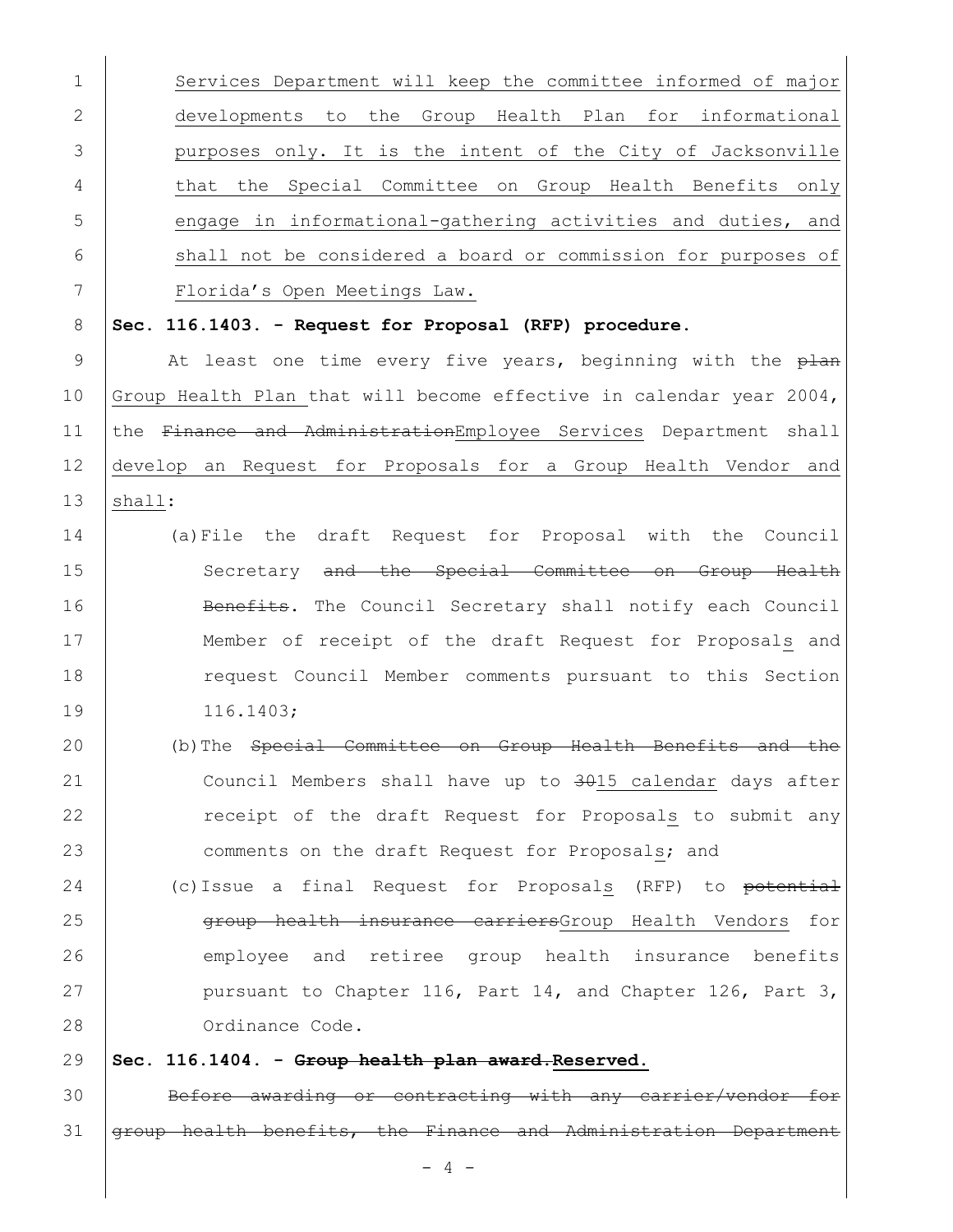1 shall provide a written advisory report to City Council  $2$  | vendor response to the Request for Proposal. The written 3 Feport shall be submitted to each Council Member and shall contain 4 a recommendation from the Special Committee on Group Health 5 | Benefits of the plan(s) that best meet(s) the criteria outlined in 6  $\vert$  the Request for Proposal. The report shall also include deductible 7 | information, rate schedules and an analysis of the cost and benefit  $8$   $\frac{differences}{dt}$  between the existing group health plan(s) 9 | recommended plan(s). The Mayor shall consider the report and the 10 recommendations before awarding the contract(s) to any 11 earrier/vendor.

12 **\* \* \***

## 13 **Sec. 116.1406. - Self-Insurance.**

14 Effective January 1 of each year, the City may provide plan 15 benefits through a self-insurance arrangement rather than through a 16 fully insured Group Health Carrier/Vendor. The following provisions 17 shall apply to such self-insurance:

18 (a)Procurement of a Plan Administrator. A contract with a plan 19 dadministrator must have been competitively procured in the 20 preceding five years. Before awarding or contracting with 21 the plan administrator, the <del>Finance and</del> 22 AdministrationEmployee Services Department shall provide a 23 written advisory report to City Council on the vendor 24 responses to the competitive solicitation. The written 25 advisory report shall be submitted to each Council Member  $26$  and shall contain a recommendation  $f$ rom the Special 27 Committee on Group Health Benefits of the response that 28 best serves the interests of the City. The report shall 29 describe the basis for the Special Committee's 30 recommendation, including a comparison of the responding 31 Vendors with respect to the fees to be charged and the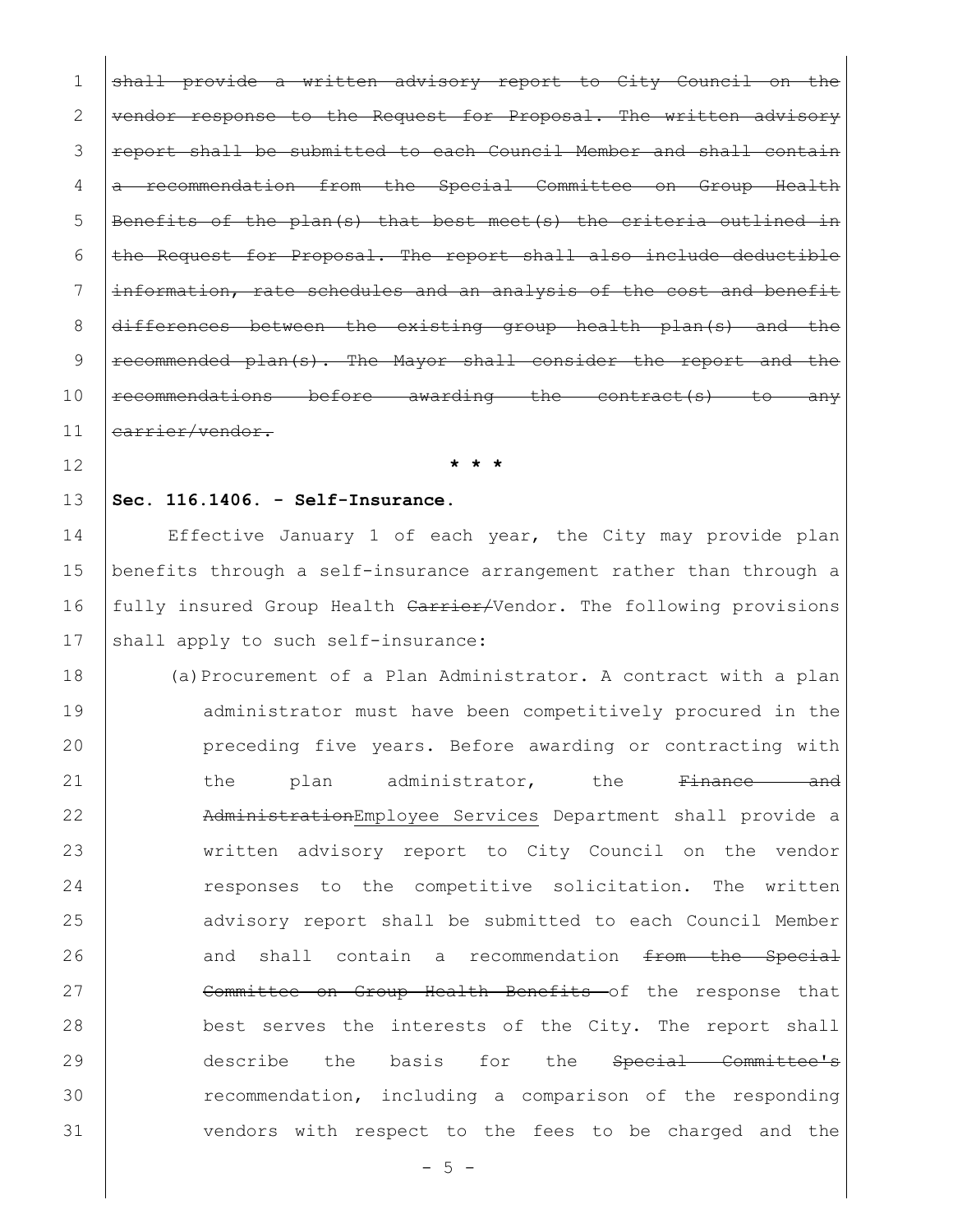1 **provider networks to be offered.** The Mayor shall consider 2 the report and the Special Committee recommendations before 3 **awarding the contract to any vendor.** 

- 4 (b)Annual Review. By July 1 of each year, the Special 5 | Committee on Group Health BenefitsEmployee Services shall 6 (i) review an actuarial analysis of the cost-benefits of a 7 | proposal to self-insure; (ii) review the terms of any plan 8 | administrator contract; and (iii) make plan recommendations 9 to the Mayor.
- 10 (c)Annual Notice to City Council. By August 1 of each year, 11 the City Council shall be advised of any changes in the 12 **plan and the actuarial estimated costs of self-insuring the** 13 **plan** (and any proposed changes).
- 14 (d)Funding Requirement. The funding necessary to cover the 15 City's self-insurance obligations shall be included in the 16 Mayor's proposed annual budget request and shall include 17 the amounts necessary to pay for (i) plan administration 18 services; (ii) stop loss insurance; (iii) estimated 19 expenses and claims of the self-insurance program; (iv) 20 Teserves required by the State of Florida; and, (v) any 21 | other sums necessary for the operation of the Group Health 22 **FundPlan.** Such funding shall be subject to approval by the 23 City Council and, if approved, shall be deposited in the 24 Group Health Fund.

25 **\* \* \***

26 **Section 2. Effective Date**. This Ordinance shall become 27 effective upon signature by the Mayor or upon becoming effective 28 without the Mayor's signature.

30 Form Approved:

31

29

- 6 -